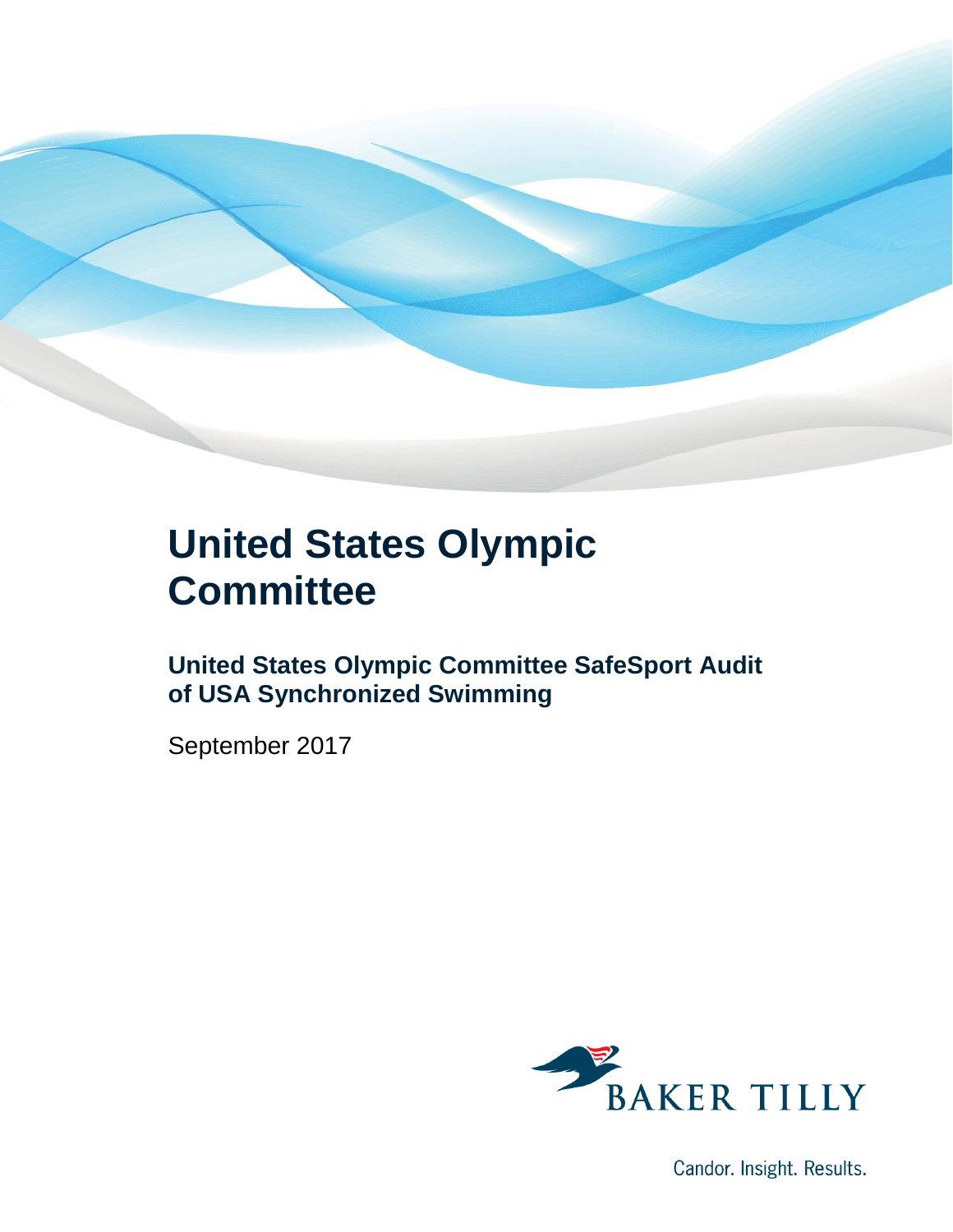

| UNITED STATES OLYMPIC COMMITTEE SAFESPORT AUDIT OF USA |  |
|--------------------------------------------------------|--|
|                                                        |  |
|                                                        |  |
|                                                        |  |
|                                                        |  |
|                                                        |  |
|                                                        |  |
|                                                        |  |
|                                                        |  |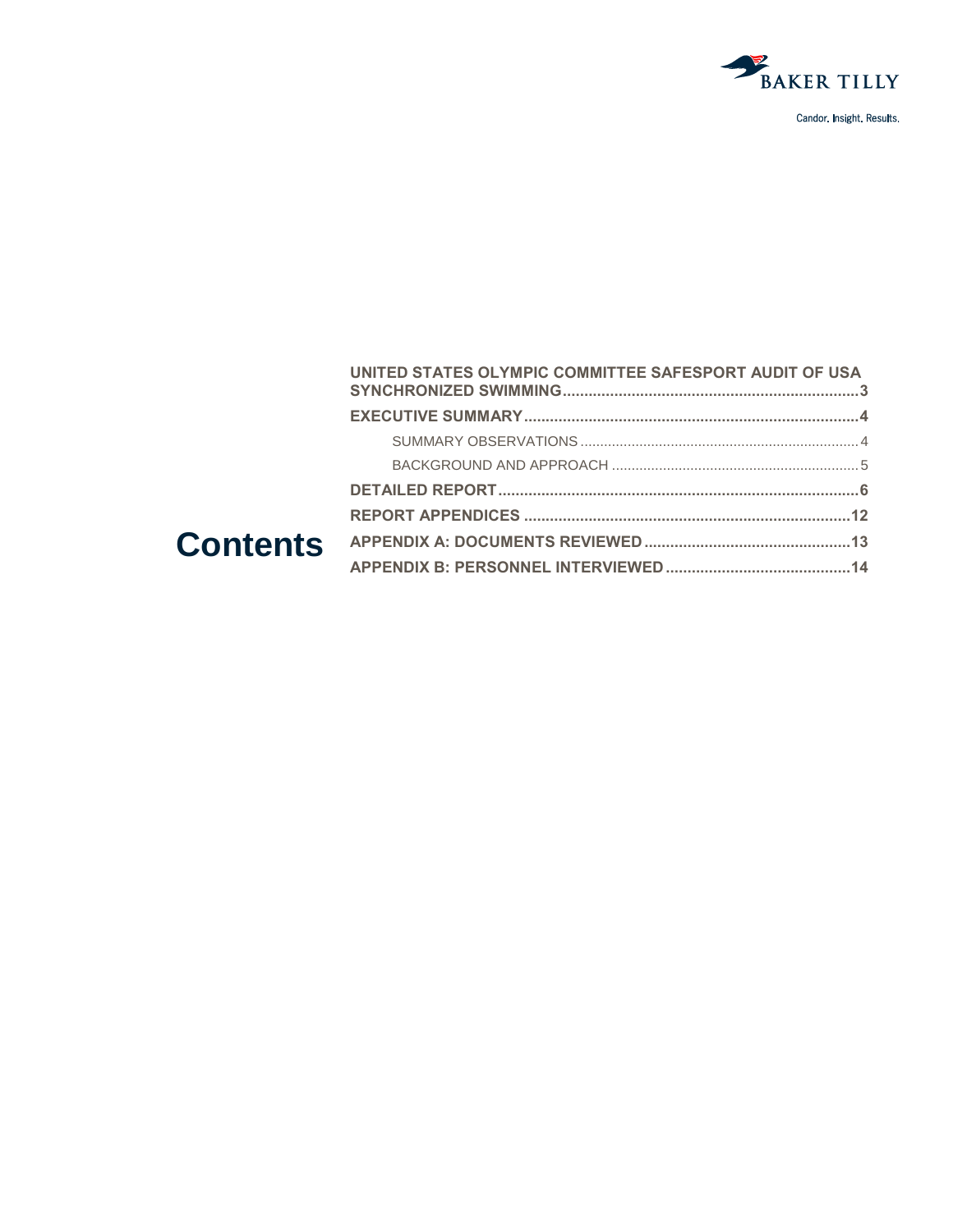

## <span id="page-2-0"></span>**United States Olympic Committee SafeSport Audit of USA Synchronized Swimming**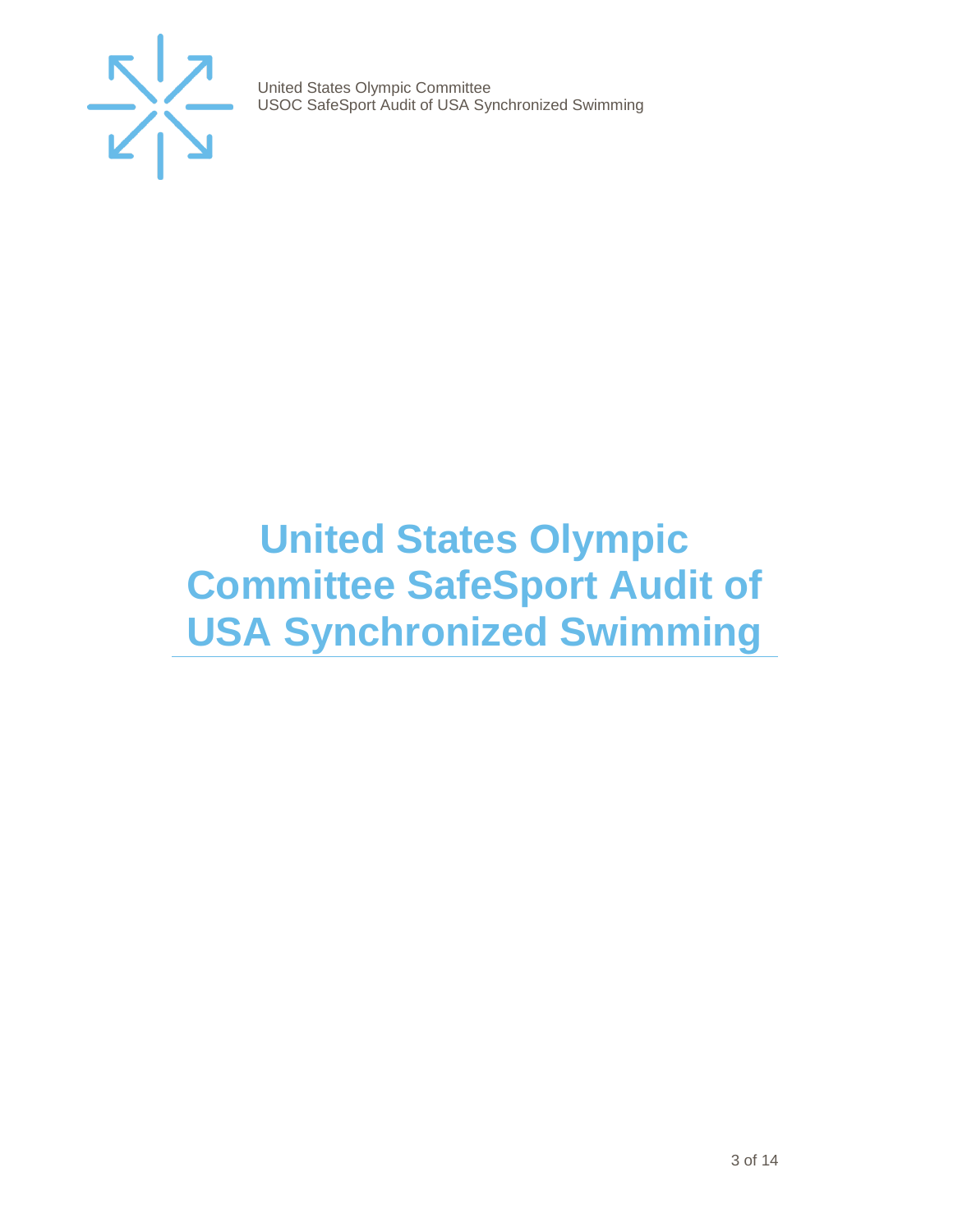

l

United States Olympic Committee USOC SafeSport Audit of USA Synchronized Swimming

## **Executive Summary**

#### <span id="page-3-1"></span><span id="page-3-0"></span>**Summary Observations**

It shall be the policy of the United States Olympic Committee (USOC) that each National Governing Body (NGBs) adopt a Minimum Standards Policy for Athlete Safety Programs (Athlete Safety Standards) by December 31, 2013<sup>1</sup>.

We noted the following opportunities to enhance the design of USA Synchronized Swimming (US Synchro) compliance with the Athlete Safety Standards:

- **Athlete Safety Standards - Prohibited Conduct**  US Synchronized Swimming's SafeSport-related documentation and administrative materials does not specifically prohibit bullying or define bullying and harassment (including sexual harassment).
- **Athlete Safety Standards - Criminal Background Checks and Education and Training Testing** – Requiring criminal background checks and education and training is not consistently enforced by US Synchro. The following exceptions were identified during our testing:
	- Four individuals selected for testing (40% of the selected individuals) did not complete criminal background checks during the testing period (i.e., May 1, 2016 through April 30, 2017); however, evidence was provided that the criminal background checks were completed prior to issuing the audit report.
	- Two individuals selected for testing (20% of the selected individuals) did not complete education and training requirements during the testing period (i.e., May 1, 2016 through April 30, 2017); however, evidence was provided that one of the individuals completed the education and training requirements prior to issuing the audit report.
- **Athlete Safety Standards - Criminal Background Checks and Education and Training Policy Requirements** – US Synchronized Swimming's SafeSport-related documentation and administrative materials does not require individuals it formally authorized, approved, or appointed (a) to a position of authority over, or (b) to have frequent contact with athletes (Required Individuals) to complete education and training requirements. US Synchronized Swimming's SafeSport Explanation Training document indicates, "We believe you will find the training very valuable and informative, and strongly encourage you to complete this course."
- **Athlete Safety Standards - Application of the SafeSport Policy (Minors)**  US Synchronized Swimming's Abuse and Harassment Policy, Article 4 states that US Synchronized Swimming, "will not authorize or sanction, in programs that it directly controls, the participation of any volunteer, chaperone, coach, manager or employee who has routine access to children (anyone under the

<sup>1</sup> Effective June 20, 2017 the USOC replaced the Athlete Safety Standards with the NGB Athlete Safety Policy. Due to the timing of this audit, fieldwork was performed in accordance with the Athlete Safety Standards.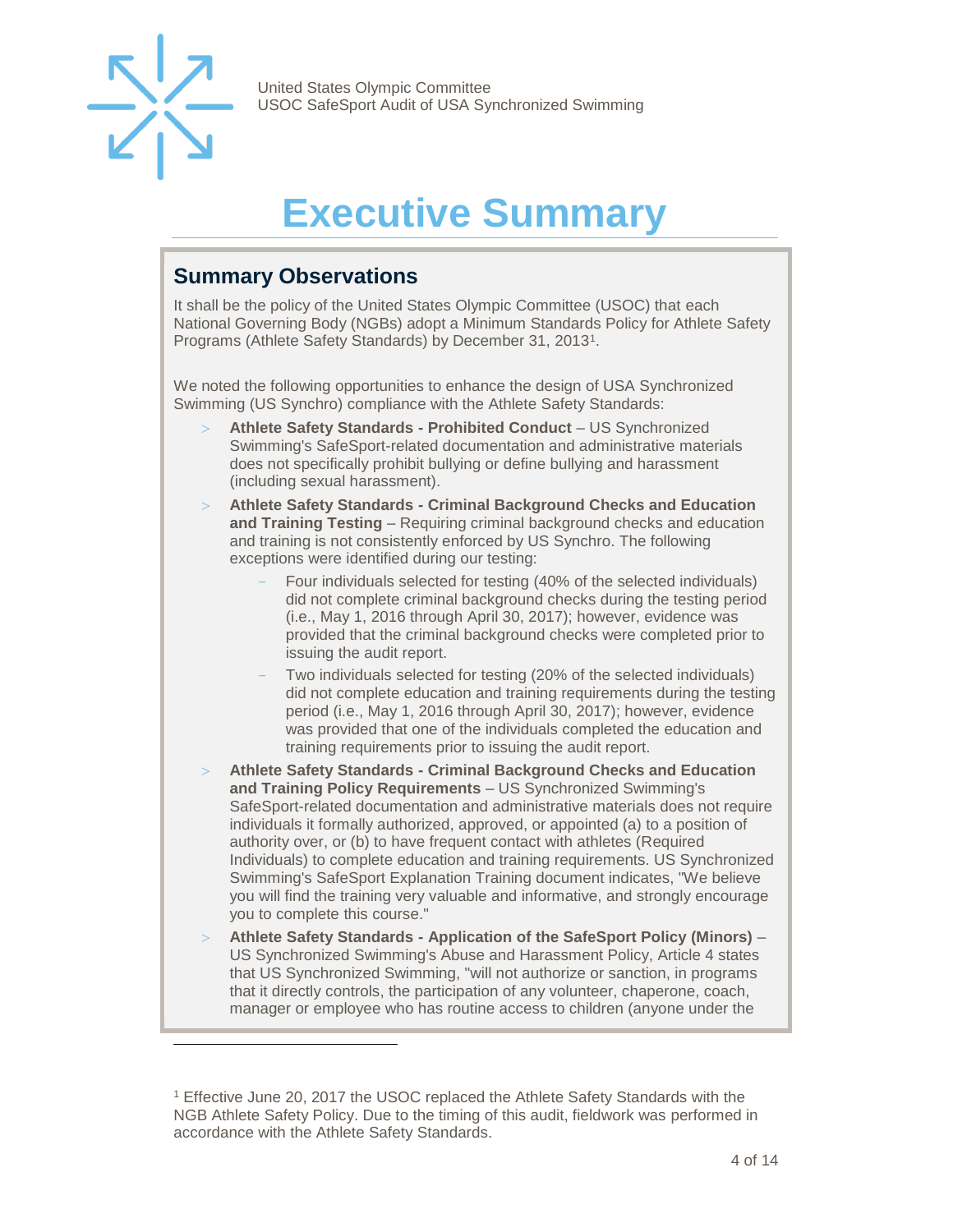

age of majority) who refuses to consent to a background check by USSS before s/he is allowed to have routine access to children in USSS programs." US Synchronized Swimming's application of this policy is inconsistent with the requirements listed in the Athlete Safety Standards and may be focused too narrowly on minors. The Athlete Safety Standards do not limit these activities to include only minors.

 **Athlete Safety Standards - Application of the SafeSport Policy** – US Synchronized Swimming's SafeSport-related documentation and administrative materials does not specifically indicate that the overall policy applies to athletes designated for the USADA registered testing pool.

#### <span id="page-4-0"></span>**Background and Approach**

USOC engaged Baker Tilly Virchow Krause (Baker Tilly), to assist the USOC in the completion of SafeSport audits, to assess compliance with SafeSport policies and procedures at the USOC and all of its NGBs and High Performance Management Organizations (HPMOs).

Baker Tilly performed a review of USA Synchro to evaluate compliance with the Athlete Safety Standards. The following activities were performed for this review of USA Synchro:

- Developed and executed an audit program that included:
	- Holding a virtual entrance meeting to discuss and document USA Synchro's SafeSport program and processes.
	- Selecting a sample of 10 from the required individuals to ensure a background check was performed and education and training was completed. See **Appendix A** for a list of documents reviewed.
	- Reviewing USA Synchro's athlete safety policy and determining whether the following was addressed:
		- Required misconduct is prohibited and defined;
		- Reporting procedures are documented; and
		- The grievance process is documented and complies with Athlete Safety Standards.
	- Identifying which individuals are required to undergo a criminal background check and complete education and training.
- Conducted a virtual exit meeting, if requested, following delivery of the draft report, to discuss audit findings and recommendation(s) with USA Synchro. See **Appendix B** for a list of individuals interviewed.
- Identified specific observations and recommendations regarding opportunities to enhance compliance with Athlete Safety Standards. Observations include the following attributes: criteria, condition, cause, effect and recommendation, as set out in the International Professional Practices Framework (IPPF) Standards and Practice Advisory 2410-1.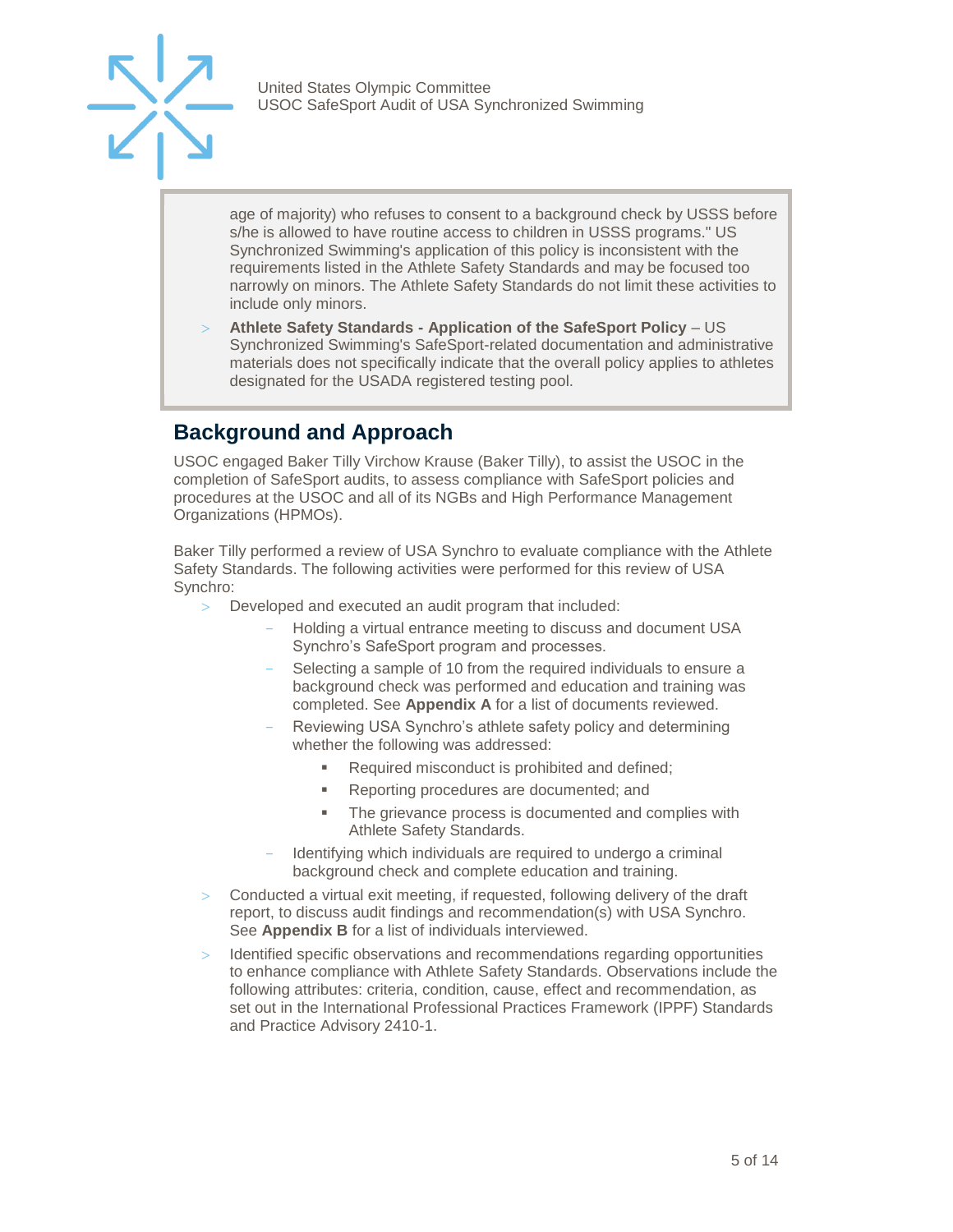

### **Detailed Report**

<span id="page-5-0"></span>The table below represents opportunities to enhance the design and effectiveness of USA Synchro's compliance with the Athlete Safety Standards.

| 1. Athlete Safety Standards - Prohibited Conduct |                                                                                                                                                                                                                                                                                                                                                                                                                                                                                                                                                                                                                                                                                                          |
|--------------------------------------------------|----------------------------------------------------------------------------------------------------------------------------------------------------------------------------------------------------------------------------------------------------------------------------------------------------------------------------------------------------------------------------------------------------------------------------------------------------------------------------------------------------------------------------------------------------------------------------------------------------------------------------------------------------------------------------------------------------------|
| <b>Criteria</b>                                  | The Athlete Safety Standards require that each NGB/HPMO<br>shall adopt an athlete safety program that prohibits and defines<br>the following misconduct: bullying, hazing, harassment<br>(including sexual harassment), emotional Misconduct, physical<br>misconduct, and sexual misconduct (including child sexual<br>abuse).                                                                                                                                                                                                                                                                                                                                                                           |
| <b>Condition</b>                                 | US Synchronized Swimming's SafeSport-related documentation<br>and administrative materials does not specifically prohibit<br>bullying or define bullying and harassment (including sexual<br>harassment).                                                                                                                                                                                                                                                                                                                                                                                                                                                                                                |
| Cause                                            | USA Synchro may not have reviewed and updated its<br>SafeSport-related documentation and administrative materials to<br>include all of the requirements in the Athlete Safety Standards.                                                                                                                                                                                                                                                                                                                                                                                                                                                                                                                 |
| <b>Effect</b>                                    | USA Synchro must be in compliance with the Athlete Safety<br>Standards to be a member in good standing. Noncompliance<br>with the Athlete Safety Standards can result in disciplinary<br>action by the USOC including withdrawal of high performance<br>funding.<br>Additionally, stakeholders (e.g., coaches, staff, officials,<br>volunteers, etc.) may not be aware of the specific requirements<br>of the Athlete Safety Standards and could be out of compliance<br>with the requirements and/or may not be aware of the prohibited<br>conduct. Also, athletes may have contact with stakeholders who<br>are not aware of SafeSport misconduct and the potential impact<br>to athletes' well-being. |
| <b>Recommendation</b>                            | USA Synchro must update all applicable SafeSport-related<br>documentation and administrative materials to define and<br>specifically prohibit the six types of prohibited misconduct<br>identified in the Athlete Safety Standards. Compliance with<br>these requirements must be completed within 90 days of receipt<br>of the final audit report.                                                                                                                                                                                                                                                                                                                                                      |
| <b>Management</b><br>response                    | We agree with the condition and recommendation. September is<br>our legislation time and we are currently reviewing our rules and<br>appendices. We will include the recommendation within the next<br>90 days and these will be posted on website and communicated<br>to the membership.                                                                                                                                                                                                                                                                                                                                                                                                                |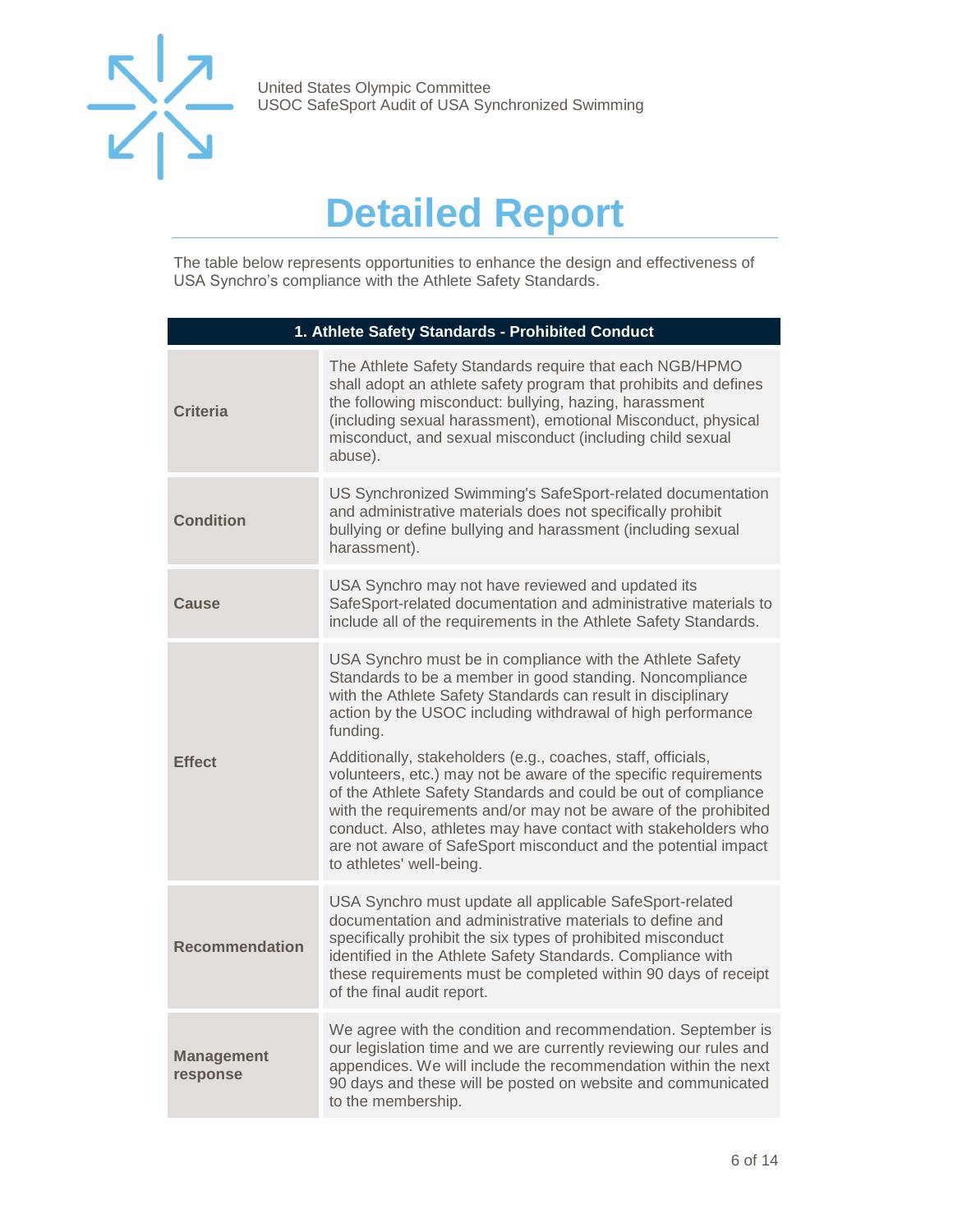

| 2. Athlete Safety Standards - Criminal Background Checks and Education and<br><b>Training Testing</b> |                                                                                                                                                                                                                                                                                                                                                                                                                                                                                                                                                                                                                                                                                                                                                                                                                                                                                        |  |
|-------------------------------------------------------------------------------------------------------|----------------------------------------------------------------------------------------------------------------------------------------------------------------------------------------------------------------------------------------------------------------------------------------------------------------------------------------------------------------------------------------------------------------------------------------------------------------------------------------------------------------------------------------------------------------------------------------------------------------------------------------------------------------------------------------------------------------------------------------------------------------------------------------------------------------------------------------------------------------------------------------|--|
| <b>Criteria</b>                                                                                       | The Athlete Safety Standards state each NGB/HPMO shall<br>require criminal background checks and education and training<br>for those individuals it formally authorizes, approves, or appoints<br>(a) to a position of authority over, or (b) to have frequent contact<br>with athletes.                                                                                                                                                                                                                                                                                                                                                                                                                                                                                                                                                                                               |  |
| <b>Condition</b>                                                                                      | Requiring criminal background checks and education and<br>training is not consistently enforced by USA Synchro. The<br>following exceptions were identified during our testing:<br>1. Four individuals selected for testing (40% of the selected<br>individuals) did not complete criminal background checks during<br>the testing period (i.e., May 1, 2016 through April 30, 2017);<br>however, evidence was provided that the criminal background<br>check were completed prior to issuing the audit report.<br>2. Two individuals selected for testing (20% of the selected<br>individuals) did not complete education and training<br>requirements during the testing period (i.e., May 1, 2016 through<br>April 30, 2017); however, evidence was provided that one of the<br>individuals completed the education and training requirements<br>prior to issuing the audit report. |  |
| Cause                                                                                                 | USA Synchro may not be consistently tracking and monitoring<br>compliance with the criminal background checks and education<br>and training requirements of the Athlete Safety Standards.                                                                                                                                                                                                                                                                                                                                                                                                                                                                                                                                                                                                                                                                                              |  |
| <b>Effect</b>                                                                                         | Individuals USA Synchro formally authorizes, approves or<br>appoints (a) to a position of authority over, or (b) to have<br>frequent contact with athletes may not be in compliance with the<br>SafeSport program because they have not completed criminal<br>background checks and/or education and training prior to having<br>contact with athletes. USA Synchro must be in compliance with<br>the Athlete Safety Standards to be a member in good standing.<br>Noncompliance with the Athlete Safety Standards can result in<br>disciplinary action by the USOC including withdrawal of high<br>performance funding.<br>Also, athletes may have contact with individuals who are<br>unaware of SafeSport misconduct and the potential impact to                                                                                                                                    |  |
|                                                                                                       | athletes' well-being and/or have contact with individuals who<br>have a criminal history, which could put athletes at SafeSport-<br>related misconduct risk.                                                                                                                                                                                                                                                                                                                                                                                                                                                                                                                                                                                                                                                                                                                           |  |
| <b>Recommendation</b>                                                                                 | USA Synchro must require that individuals it formally authorizes,<br>approves, or appoints (a) to a position of authority over, or (b) to<br>have frequent contact with athletes complete criminal<br>background checks and education and training requirements in<br>a timely manner and before they have contact with athletes to<br>provide assurance that they are educated on the requirements<br>of the Athlete Safety Standards. USA Synchro must consistently                                                                                                                                                                                                                                                                                                                                                                                                                  |  |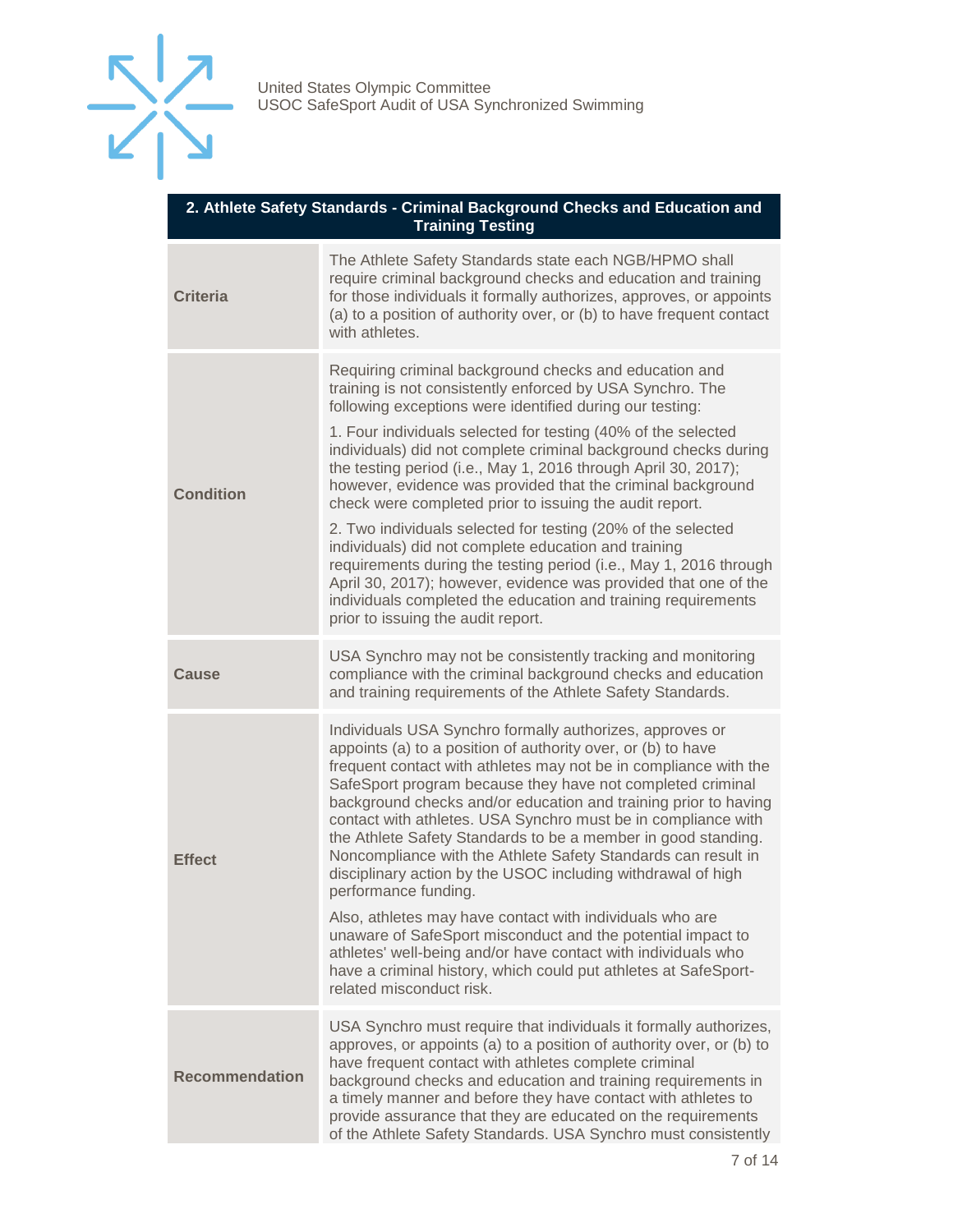

| 2. Athlete Safety Standards - Criminal Background Checks and Education and<br><b>Training Testing</b> |                                                                                                                                                                                                                                              |  |
|-------------------------------------------------------------------------------------------------------|----------------------------------------------------------------------------------------------------------------------------------------------------------------------------------------------------------------------------------------------|--|
|                                                                                                       | track and verify criminal background checks and education and<br>training requirements are met for all required individuals.<br>Compliance with these requirements must be completed within<br>90 days of receipt of the final audit report. |  |
|                                                                                                       | USA Synchro should review the testing results and require all<br>necessary individuals to complete the necessary requirements<br>(i.e., criminal background check and/or education and training).                                            |  |
| <b>Management</b><br>response                                                                         | Since the completion of this audit, the above conditions have<br>been fulfilled.                                                                                                                                                             |  |

| 3. Athlete Safety Standards - Criminal Background Checks and Education and<br><b>Training Policy Requirements</b> |                                                                                                                                                                                                                                                                                                                                                                                                                                                                                                                                              |  |
|-------------------------------------------------------------------------------------------------------------------|----------------------------------------------------------------------------------------------------------------------------------------------------------------------------------------------------------------------------------------------------------------------------------------------------------------------------------------------------------------------------------------------------------------------------------------------------------------------------------------------------------------------------------------------|--|
| <b>Criteria</b>                                                                                                   | The Athlete Safety Standards state each NGB/HPMO shall<br>require criminal background checks and education and training<br>for those individuals it formally authorizes, approves, or appoints<br>(a) to a position of authority over, or (b) to have frequent contact<br>with athletes.                                                                                                                                                                                                                                                     |  |
| <b>Condition</b>                                                                                                  | US Synchronized Swimming's SafeSport-related documentation<br>and administrative materials do not require individuals it formally<br>authorized, approved, or appointed (a) to a position of authority<br>over, or (b) to have frequent contact with athletes to complete<br>education and training requirements. US Synchronized<br>Swimming's SafeSport Explanation Training document indicates,<br>"We believe you will find the training very valuable and<br>informative, and strongly encourage you to complete this<br>course."       |  |
| Cause                                                                                                             | USA Synchro may not have updated its SafeSport-related<br>documentation and administrative materials to align with<br>requirements in the Athlete Safety Standards.                                                                                                                                                                                                                                                                                                                                                                          |  |
| <b>Effect</b>                                                                                                     | USA Synchro may not be in compliance with the Athlete Safety<br>Standards. USA Synchro must be in compliance with the Athlete<br>Safety Standards to be a member in good standing.<br>Noncompliance with the Athlete Safety Standards can result in<br>disciplinary action by the USOC including withdrawal of high<br>performance funding.<br>Additionally, stakeholders (e.g., coaches, staff, officials,<br>volunteers, etc.) may not know that criminal background checks<br>and education and training requirements apply to them or be |  |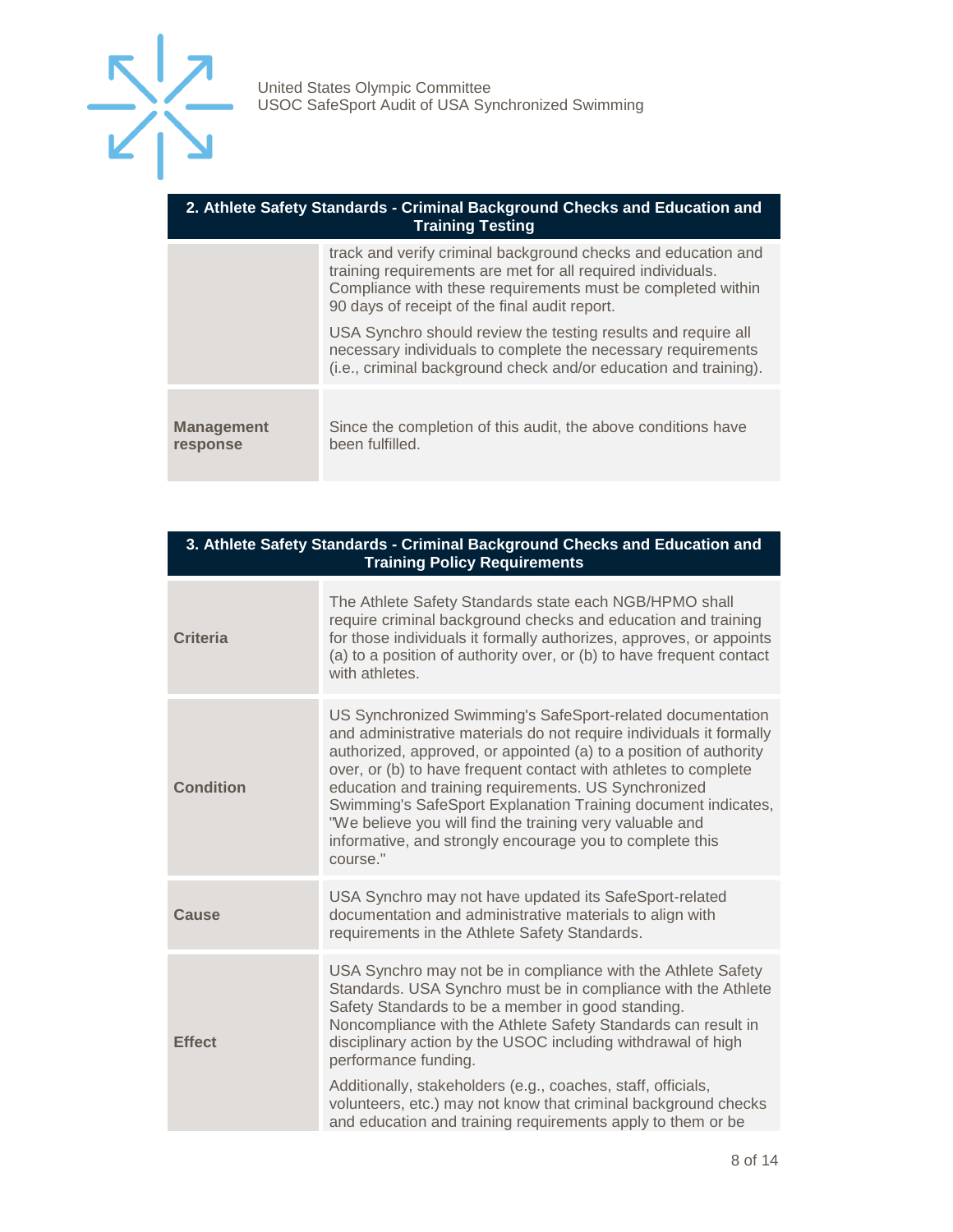

| 3. Athlete Safety Standards - Criminal Background Checks and Education and<br><b>Training Policy Requirements</b> |                                                                                                                                                                                                                                                                                                                                                                                                                                                                                                                                                                            |  |
|-------------------------------------------------------------------------------------------------------------------|----------------------------------------------------------------------------------------------------------------------------------------------------------------------------------------------------------------------------------------------------------------------------------------------------------------------------------------------------------------------------------------------------------------------------------------------------------------------------------------------------------------------------------------------------------------------------|--|
|                                                                                                                   | informed of SafeSport initiatives and the related misconduct<br>areas. Also, athletes may have contact with individuals who are<br>unaware of SafeSport misconduct and the potential impact to<br>athletes' well-being and/or have contact with individuals who<br>have a criminal history, which could put athletes at SafeSport-<br>related misconduct risk.                                                                                                                                                                                                             |  |
| <b>Recommendation</b>                                                                                             | USA Synchro's SafeSport policy must require that individuals it<br>formally authorizes, approves, or appoints (a) to a position of<br>authority over, or (b) to have frequent contact with athletes<br>complete criminal background checks and education and<br>training requirements in a timely manner and before they have<br>contact with athletes to provide assurance that they are<br>educated on the requirements of the Athlete Safety Standards.<br>Compliance with these requirements must be completed within<br>90 days of receipt of the final audit report. |  |
| <b>Management</b><br>response                                                                                     | Since receiving this Audit, the document has been updated,<br>posted on our website and is attached with this communication<br>for your information.                                                                                                                                                                                                                                                                                                                                                                                                                       |  |

|           | 4. Athlete Safety Standards - Application of the SafeSport Policy (Minors)                                                                                                                                                                                                                                                                                                                                                                                                                                                                                                                                                                                                                                                                                          |  |
|-----------|---------------------------------------------------------------------------------------------------------------------------------------------------------------------------------------------------------------------------------------------------------------------------------------------------------------------------------------------------------------------------------------------------------------------------------------------------------------------------------------------------------------------------------------------------------------------------------------------------------------------------------------------------------------------------------------------------------------------------------------------------------------------|--|
| Criteria  | The Athlete Safety Standards state each NGB/HPMO shall<br>require criminal background checks and education and training<br>for those individuals it formally authorizes, approves, or appoints<br>(a) to a position of authority over, or (b) to have frequent contact<br>with athletes.                                                                                                                                                                                                                                                                                                                                                                                                                                                                            |  |
| Condition | US Synchronized Swimming's Abuse and Harassment Policy,<br>Article 4 states that US Synchronized Swimming, "will not<br>authorize or sanction, in programs that it directly controls, the<br>participation of any volunteer, chaperone, coach, manager or<br>employee who has routine access to children (anyone under the<br>age of majority) who refuses to consent to a background check<br>by USSS before s/he is allowed to have routine access to<br>children in USSS programs." US Synchronized Swimming's<br>application of this policy is inconsistent with the requirements<br>listed in the Athlete Safety Standards and may be focused too<br>narrowly on minors. The Athlete Safety Standards do not limit<br>these activities to include only minors. |  |
| Cause     | USA Synchro may not have updated its SafeSport-related<br>documentation and administrative materials to align with<br>requirements in the Athlete Safety Standards.                                                                                                                                                                                                                                                                                                                                                                                                                                                                                                                                                                                                 |  |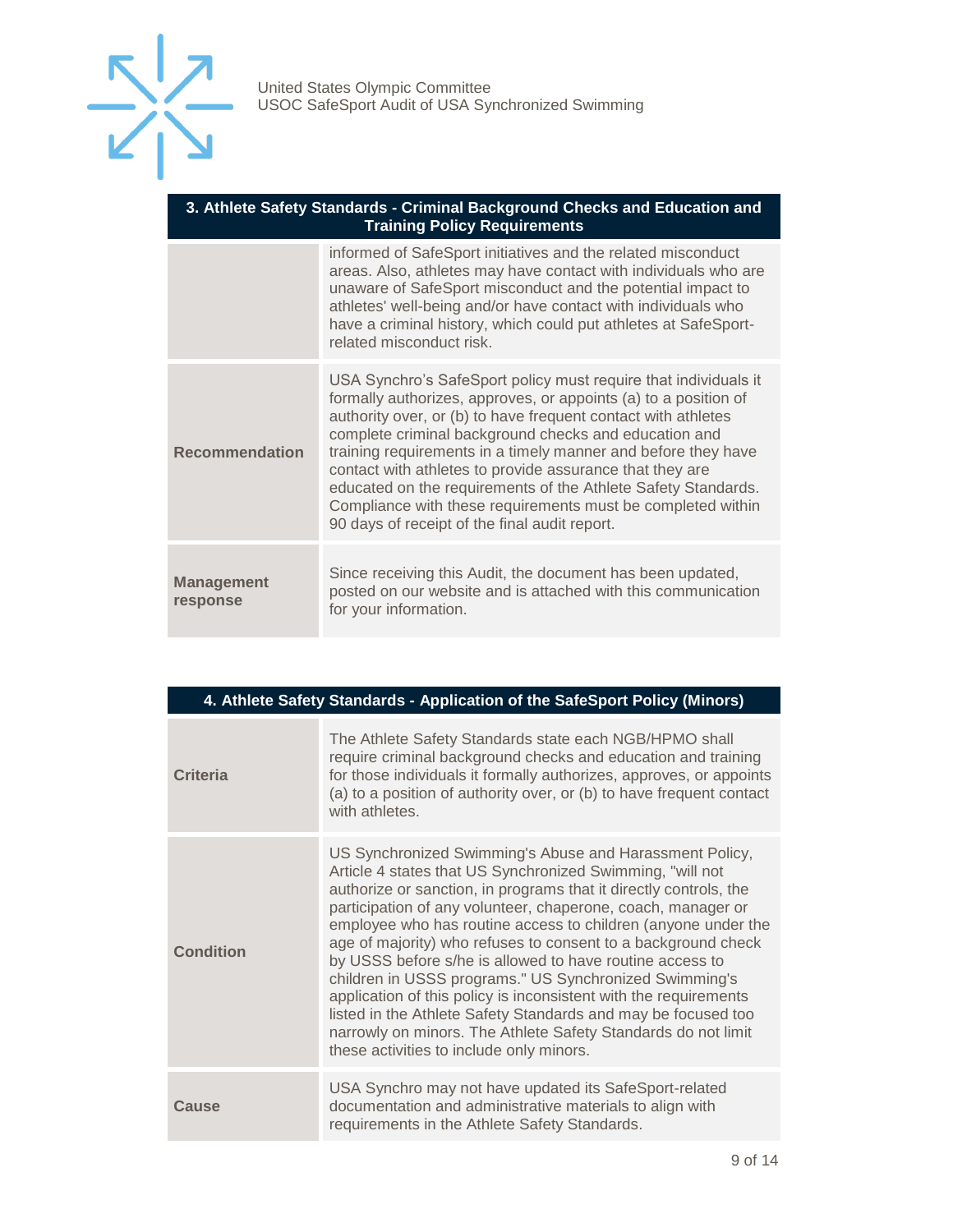

|  | 4. Athlete Safety Standards - Application of the SafeSport Policy (Minors) |  |
|--|----------------------------------------------------------------------------|--|
|  |                                                                            |  |

| <b>Effect</b>                 | USA Synchro may not be in compliance with the Athlete Safety<br>Standards. USA Synchro must be in compliance with the Athlete<br>Safety Standards to be a member in good standing.<br>Noncompliance with the Athlete Safety Standards can result in<br>disciplinary action by the USOC including withdrawal of high<br>performance funding.                                                                                                                                                                                                                     |
|-------------------------------|-----------------------------------------------------------------------------------------------------------------------------------------------------------------------------------------------------------------------------------------------------------------------------------------------------------------------------------------------------------------------------------------------------------------------------------------------------------------------------------------------------------------------------------------------------------------|
|                               | Additionally, stakeholders (e.g., coaches, staff, officials,<br>volunteers, etc.) may not know that criminal background checks<br>and education and training requirements apply to them or be<br>informed of SafeSport initiatives and the related misconduct<br>areas. Also, athletes may have contact with individuals who are<br>unaware of SafeSport misconduct and the potential impact to<br>athletes' well-being and/or have contact with individuals who<br>have a criminal history, which could put athletes at SafeSport-<br>related misconduct risk. |
| <b>Recommendation</b>         | USA Synchro must require that individuals it formally authorizes,<br>approves, or appoints (a) to a position of authority over, or (b) to<br>have frequent contact with athletes complete criminal<br>background checks and education and training requirements in<br>a timely manner and before they have contact with athletes to<br>provide assurance that they are educated on the requirements<br>of the Athlete Safety Standards. Compliance with these<br>requirements must be completed within 90 days of receipt of the<br>final audit report.         |
| <b>Management</b><br>response | We agree with the condition and recommendation. September is<br>our legislation time and we are currently reviewing our rules and<br>appendices. We will include the recommendation within the next<br>90 days and these will be posted on website and communicated<br>to the membership.                                                                                                                                                                                                                                                                       |

| 5. Athlete Safety Standards - Application of the SafeSport Policy |                                                                                                                                                                                                                                                                                                                               |  |
|-------------------------------------------------------------------|-------------------------------------------------------------------------------------------------------------------------------------------------------------------------------------------------------------------------------------------------------------------------------------------------------------------------------|--|
| <b>Criteria</b>                                                   | The Athlete Safety Standards state that the policy shall apply to<br>(1) NGB employees; (2) athletes NGB designates for the<br>USADA required testing pool (RTP); and (3) individuals NGB<br>formally authorizes, approves or appoints (a) to a position of<br>authority over, or (b) to have frequent contact with athletes. |  |
| <b>Condition</b>                                                  | US Synchronized Swimming's SafeSport-related documentation<br>and administrative materials does not specifically indicate that<br>the overall policy applies to athletes designated for the USADA<br>registered testing pool.                                                                                                 |  |
| Cause                                                             | USA Synchro may not have updated its SafeSport-related<br>documentation and administrative materials to align with                                                                                                                                                                                                            |  |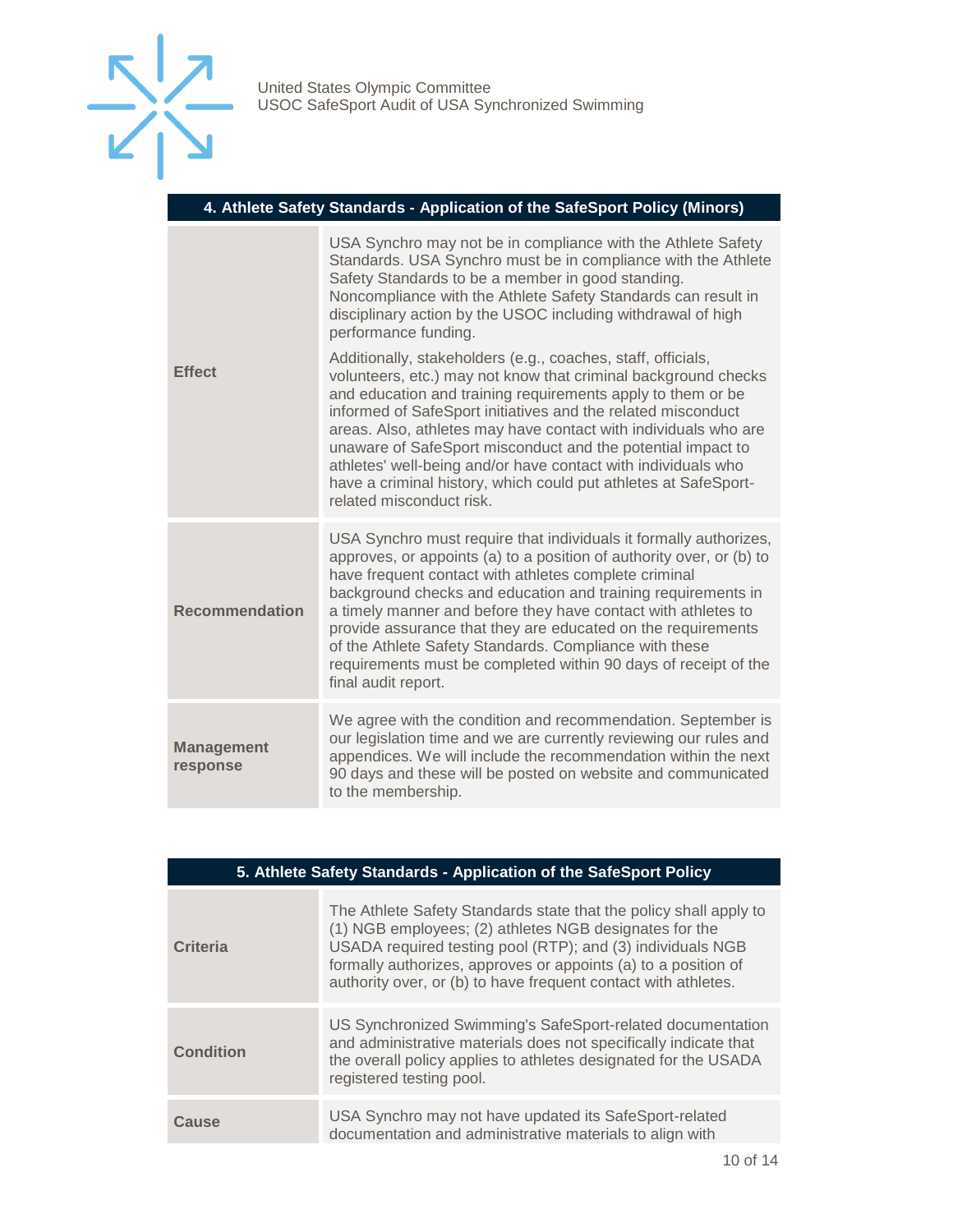

| 5. Athlete Safety Standards - Application of the SafeSport Policy |                                                                                                                                                                                                                                                                                                                                                                                       |  |
|-------------------------------------------------------------------|---------------------------------------------------------------------------------------------------------------------------------------------------------------------------------------------------------------------------------------------------------------------------------------------------------------------------------------------------------------------------------------|--|
|                                                                   | requirements in the Athlete Safety Standards.                                                                                                                                                                                                                                                                                                                                         |  |
| <b>Effect</b>                                                     | USA Synchro may not be in compliance with the Athlete Safety<br>Standards. USA Synchro must be in compliance with the Athlete<br>Safety Standards to be a member in good standing.<br>Noncompliance with the Athlete Safety Standards can result in<br>disciplinary action by the USOC including withdrawal of high<br>performance funding.                                           |  |
|                                                                   | Additionally, certain athletes may not be aware that they must<br>comply with SafeSport-related policies, processes, and<br>procedures.                                                                                                                                                                                                                                               |  |
| <b>Recommendation</b>                                             | USA Synchro must update their SafeSport-related<br>documentation and administrative materials to include the policy<br>applies to athletes USA Synchro designates for the USADA<br>required testing pool (RTP). Compliance with these<br>requirements must be completed within 90 days of receipt of the<br>final audit report.                                                       |  |
|                                                                   | For example, the following language could be used in place of<br>the current policy language, "The policy shall apply to (1) NGB<br>employees; (2) athletes NGB designates for the USADA<br>required testing pool (RTP); and (3) individuals NGB formally<br>authorizes, approves or appoints (a) to a position of authority<br>over, or (b) to have frequent contact with athletes." |  |
| <b>Management</b><br>response                                     | We agree with the condition and recommendation and will<br>respond to the USOC with a detailed plan to ensure compliance<br>with the current NGB Athlete Safety Policy. Our plan will be<br>submitted to the USOC within the 90 day timeline referenced<br>above.                                                                                                                     |  |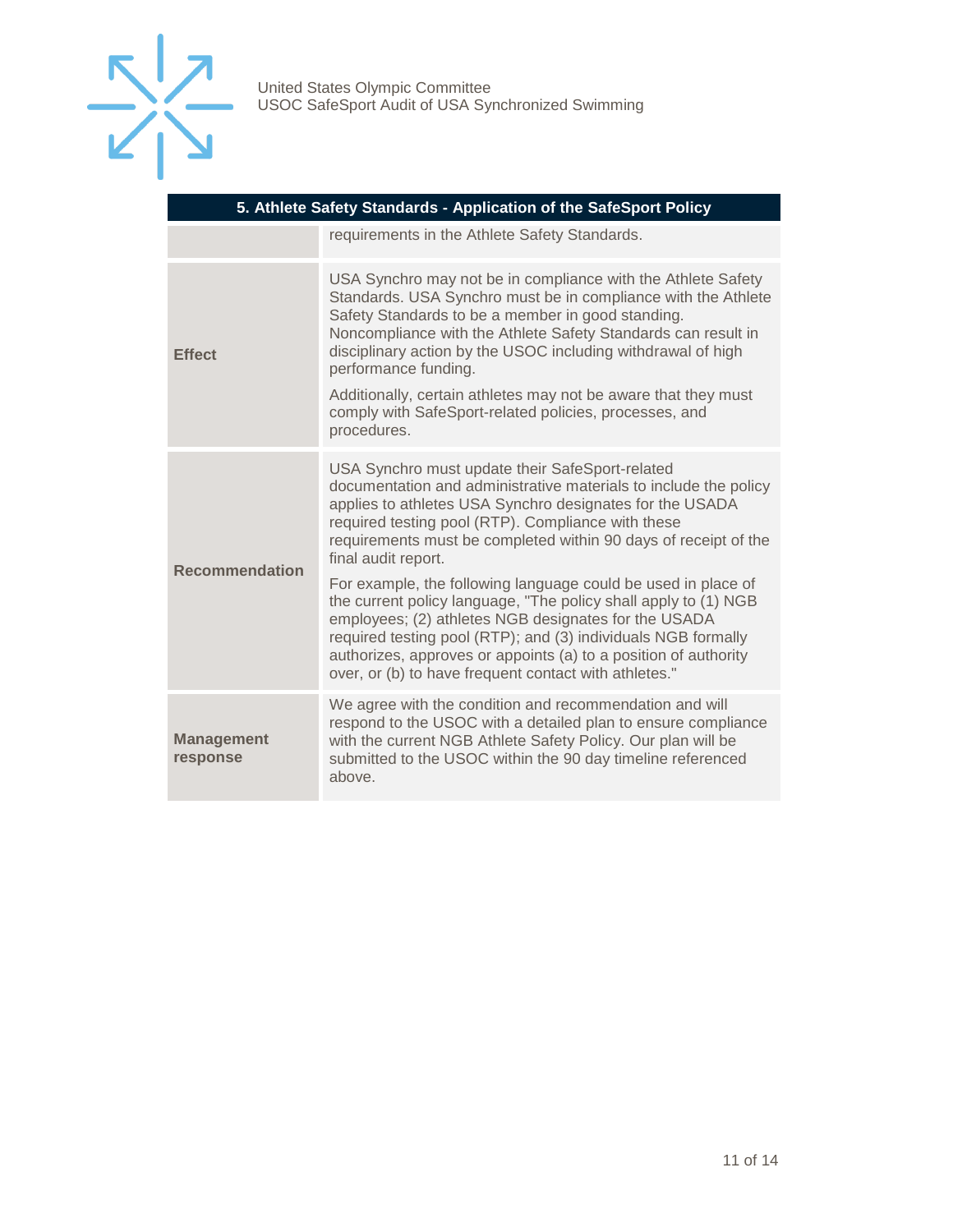

# <span id="page-11-0"></span>**Report Appendices**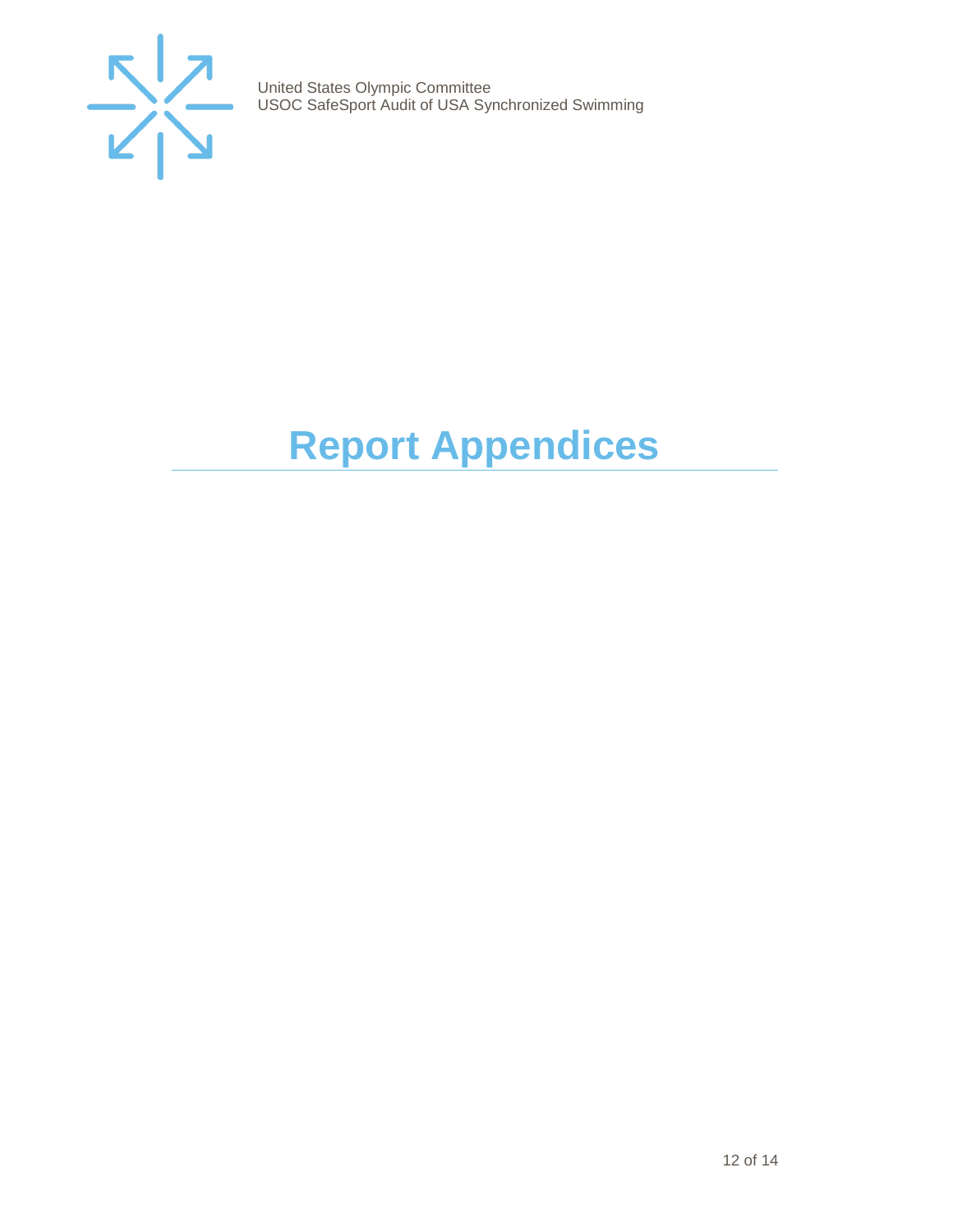

### <span id="page-12-0"></span>**Appendix A: Documents Reviewed**

We reviewed the following documents:

- > Athlete Safety Standards Program Questionnaire
- > Population listing of "required individuals" (i.e., covered individuals defined by the NGB who are required to undergo background check and training)
- > USA Synchro SafeSport Explanation Training
- > USA Synchro Appendix Q- Abuse and Harassment Policy